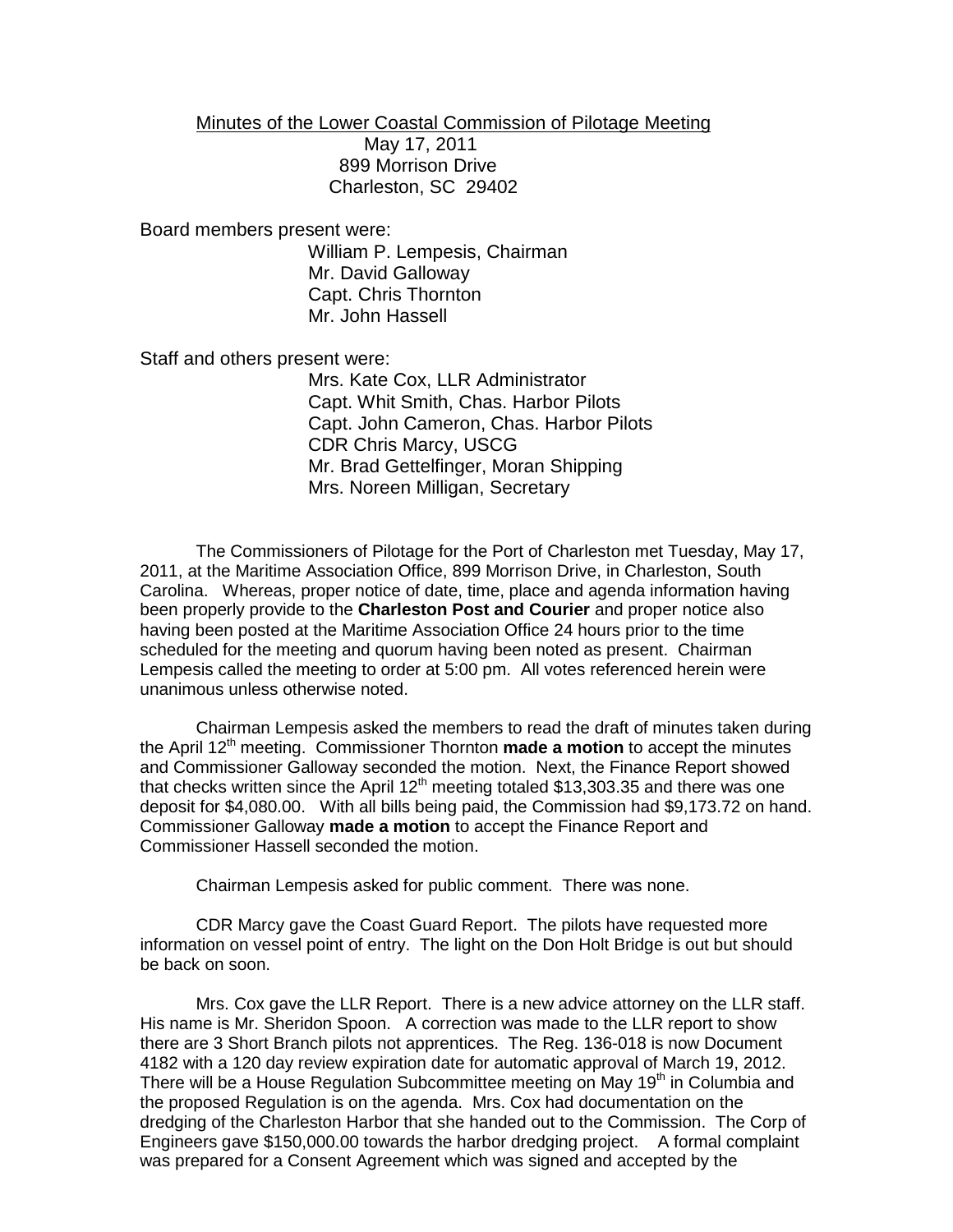Commission. The Commission received an update from LLR on a second request from the pilots in performing certain services to client ships with pilot boats. Mr. Spoon, Legal Advice Council, advised the use of pilot boats is directed in Statute Section 54-15-190. He did suggest that the Commission with LLR's help could make a statute or regulation change. Mr. Spoon also advised that the request for "temporary permission for those other uses"… does not help in this request to carry passengers of items for special trips for hire. Commissioners Hassell asked what he meant by "temporary permission". Mrs. Cox said that she would have to get clarification from Mr. Spoon. Captain Cameron asked Mrs. Cox what the Commission needed to do to have a new Regulation done. She said to draw up the change to the Regulations and send it to LLR in Columbia which will help with drafting and posting. Commissioner Thornton asked Commissioner Hassell if he could have the Maritime Association inform the waterfront community that the pilots may have to stop services to ships until further notice. He said that he would. Mrs. Cox asked if it would be helpful for Mr. Spoon come to the next meeting to answer questions that the Commission had. The Commission agreed. She will let Ms. Milligan know if he can attend.

Captain Cameron handed out draft letters to the Commission on the Jasper Port. Commissioner Thornton suggested that they have time to read them and discuss them at the next meeting.

The Channel 13 invoices were paid and the Commission will discuss reimbursement at the next meeting.

The S.C. Militia letter said that pilots must be vigilant at all times for Home Land Security purpose. They are to be available to be used by other law enforcement if needed.

Captain Cameron handed out a letter for the Commission to review on changes to the Right Whale Regulation. The Commission will review it for the next meeting.

Under new business the Pilots had requested a rate increase of 1.5% during the April meeting. The notice for the increase was published in the **News and Courier** from April 14 to April 17. The increase for GT: present rate of \$55.45 to \$57.30 and increase for DF: present rate of \$22.96 to \$23.31. The Commission asked if anyone had any objections to the increase. There being no objections the Commission **made a motion** to pass the rate increase. The motion was carried.

Captain Smith said that Bob Bennett is still in the rehab facility but is improving. He is not stable yet for his surgery.

There being no further business to bring before the Board, the meeting was adjourned.

Respectfully submitted,

Noreen K. Milligan Executive Secretary